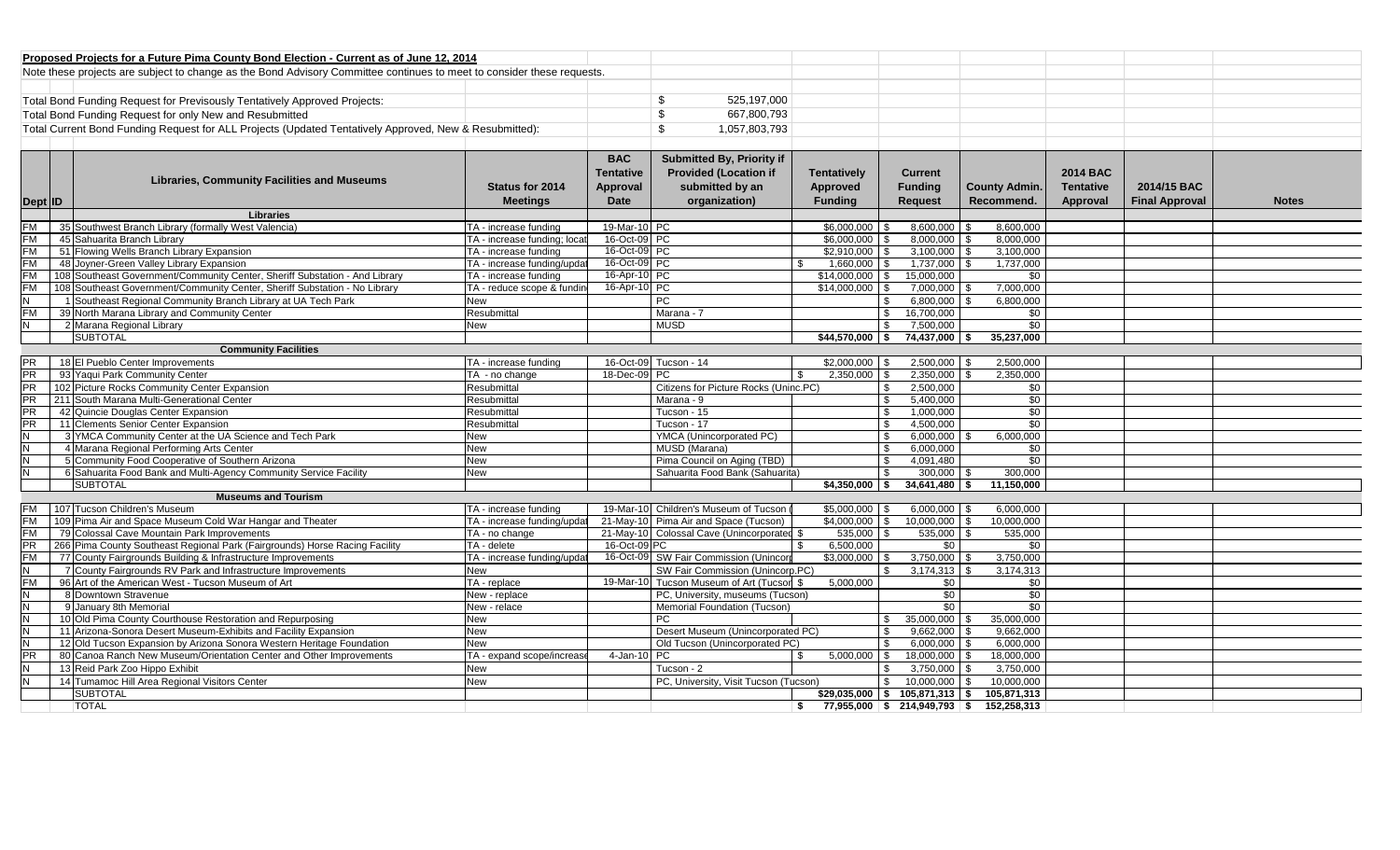|           |                                                                                            | <b>BAC</b>                                                   | <b>Submitted By, Priority if</b>                 |                    |                   |                                   |                      |                  |                       |              |
|-----------|--------------------------------------------------------------------------------------------|--------------------------------------------------------------|--------------------------------------------------|--------------------|-------------------|-----------------------------------|----------------------|------------------|-----------------------|--------------|
|           |                                                                                            | <b>Tentative</b>                                             | <b>Provided (Location if</b>                     | <b>Tentatively</b> |                   | <b>Current</b>                    |                      | <b>2014 BAC</b>  |                       |              |
|           |                                                                                            | <b>Status for 2014</b><br>Approval                           | submitted by an                                  | Approved           |                   | <b>Funding</b>                    | <b>County Admin.</b> | <b>Tentative</b> | 2014/15 BAC           |              |
|           | Historic, Cultural and Natural Area Conservation                                           | Date<br><b>Meetings</b>                                      | organization)                                    | <b>Funding</b>     |                   | <b>Request</b>                    | Recommend.           | Approval         | <b>Final Approval</b> | <b>Notes</b> |
|           | Dept <b>ID</b><br><b>Historic and Cultural Resources</b>                                   |                                                              |                                                  |                    |                   |                                   |                      |                  |                       |              |
| HP.       | 103 Archaeological Site Acquisitions: Marana Mounds and/or Cocoraque Butte                 | $4$ -Jan-10 PC<br>TA - increase funding                      |                                                  |                    | $1,500,000$ \$    | $4,400,000$ \$                    | 4,400,000            |                  |                       |              |
|           |                                                                                            |                                                              |                                                  |                    |                   |                                   |                      |                  |                       |              |
| <b>HP</b> | 111 Steam Pump Ranch Rehabilitation                                                        | 16-Oct-09 $\overline{OV}$ - 2<br>TA - increase funding/updat |                                                  |                    | $$2.000.000$ \ \$ | $5,000,000$ \$                    | 5.000.000            |                  |                       |              |
| <b>HP</b> | 125 Ajo Curley School Gym, Town Plaza & Other Historic Buildings                           | 16-Apr-10 PC<br>TA - update scope                            |                                                  |                    | 1,300,000         | 1,300,000                         | 1,300,000            |                  |                       |              |
| <b>HP</b> | 109 Vail Area Historic Sites                                                               | TA - Delete                                                  | 4-Jan-10 PC & Vail Preservation Society          |                    | 250,000 \$        | 250,000                           | \$0                  |                  |                       |              |
| <b>HP</b> | 107 Repair and Rehabilitation of Historic Buildings on County-Owned Ranches                | 17-Jun-11 PC                                                 |                                                  |                    |                   | 500,000                           | 500,000              |                  |                       |              |
| <b>HP</b> | 108 Site Interpretation/Preservation of County-owned Cultural Resource Sites<br>ТA         |                                                              | 4-Jan-10 PC (supported by OV-6)                  |                    | $2,000,000$ \$    | 2,000,000                         | 2,000,000            |                  |                       |              |
| <b>HP</b> | 115 Historic Ft. Lowell Park Master Plan Implementation                                    | 16-Oct-09 PC                                                 |                                                  |                    | 5.000.000 \$      | $5,000,000$ \ \$                  | 5,000,000            |                  |                       |              |
| <b>HP</b> | 126 Dunbar School Rehabilitation                                                           |                                                              | 16-Apr-10 Tucson - 24                            |                    | $1,500,000$ \$    | 1,500,000 \$                      | 1,500,000            |                  |                       |              |
| <b>HP</b> | 128 Performing Arts Center Rehabilitation                                                  |                                                              | 16-Apr-10 Tucson - 25                            |                    | $1,000,000$ \ \$  |                                   | 1,000,000            |                  |                       |              |
|           | 15 Mission San Xavier East Tower & Façade Restoration<br><b>New</b>                        |                                                              | Patronato San Xavier (Unincorp.PC)               |                    |                   | 2.500.000                         | 2,500,000            |                  |                       |              |
|           | 16 Historic Miracle Mile/Oracle Revitalization Corridor<br><b>New</b>                      |                                                              | Tucson - 6                                       |                    |                   | 2,000,000                         | \$0                  |                  |                       |              |
|           | 17 Sunshine Mile - Modernist Corridor Historic Façade Rehabilitation Program<br><b>New</b> |                                                              | Tucson - 10                                      |                    |                   | 2.000.000                         | \$0                  |                  |                       |              |
|           | <b>SUBTOTAL</b>                                                                            |                                                              |                                                  |                    | 15.050.000        | 27.450.000                        | 23,200,000           |                  |                       |              |
|           | <b>Natural Area Restoration</b>                                                            |                                                              |                                                  |                    |                   |                                   |                      |                  |                       |              |
| <b>PR</b> | 262 Altar Valley Watershed Restoration Project                                             |                                                              | 15-Oct-10 Altar Valley Conserv. Alliance ( \$    |                    | $1,500,000$ \$    | $1,500,000$ \$                    | 1,500,000            |                  |                       |              |
|           | 20 Buffelgrass Eradication<br><b>New</b>                                                   |                                                              | Southern Arizona Buffelgrass Coordination Center |                    |                   | 10,000,000                        | \$0                  |                  |                       |              |
|           | <b>SUBTOTAL</b>                                                                            |                                                              |                                                  | \$                 | $1.500.000$ S     | 11.500.000丨\$                     | 1.500.000            |                  |                       |              |
|           | Floodprone and Open Space Land Acquisitions                                                |                                                              |                                                  |                    |                   |                                   |                      |                  |                       |              |
| FC.       | 2 Floodprone and Riparian Land Acquisition                                                 | 21-May-10 PC                                                 |                                                  |                    | $10.000.000$ \ \$ | 10.000.000 \$                     | 10.000.000           |                  |                       |              |
| <b>OS</b> | 2 Habitat Protection Priorities & Associated Lands                                         | 16-Apr-10 PC                                                 |                                                  |                    | 110,000,000 \$    | 110,000,000                       | 110.000.000          |                  |                       |              |
| <b>OS</b> | 3 Community Open Space                                                                     | 16-Apr-10 PC                                                 |                                                  |                    | $10,000,000$ \ \$ | 10,000,000                        | 10.000.000           |                  |                       |              |
|           | <b>SUBTOTAL</b>                                                                            |                                                              |                                                  |                    |                   | $130,000,000$ \$ $130,000,000$ \$ | 130,000,000          |                  |                       |              |
|           | <b>TOTAL</b>                                                                               |                                                              |                                                  |                    |                   | 146,550,000 \$ 168,950,000        | 154.700.000          |                  |                       |              |
|           |                                                                                            |                                                              |                                                  |                    |                   |                                   |                      |                  |                       |              |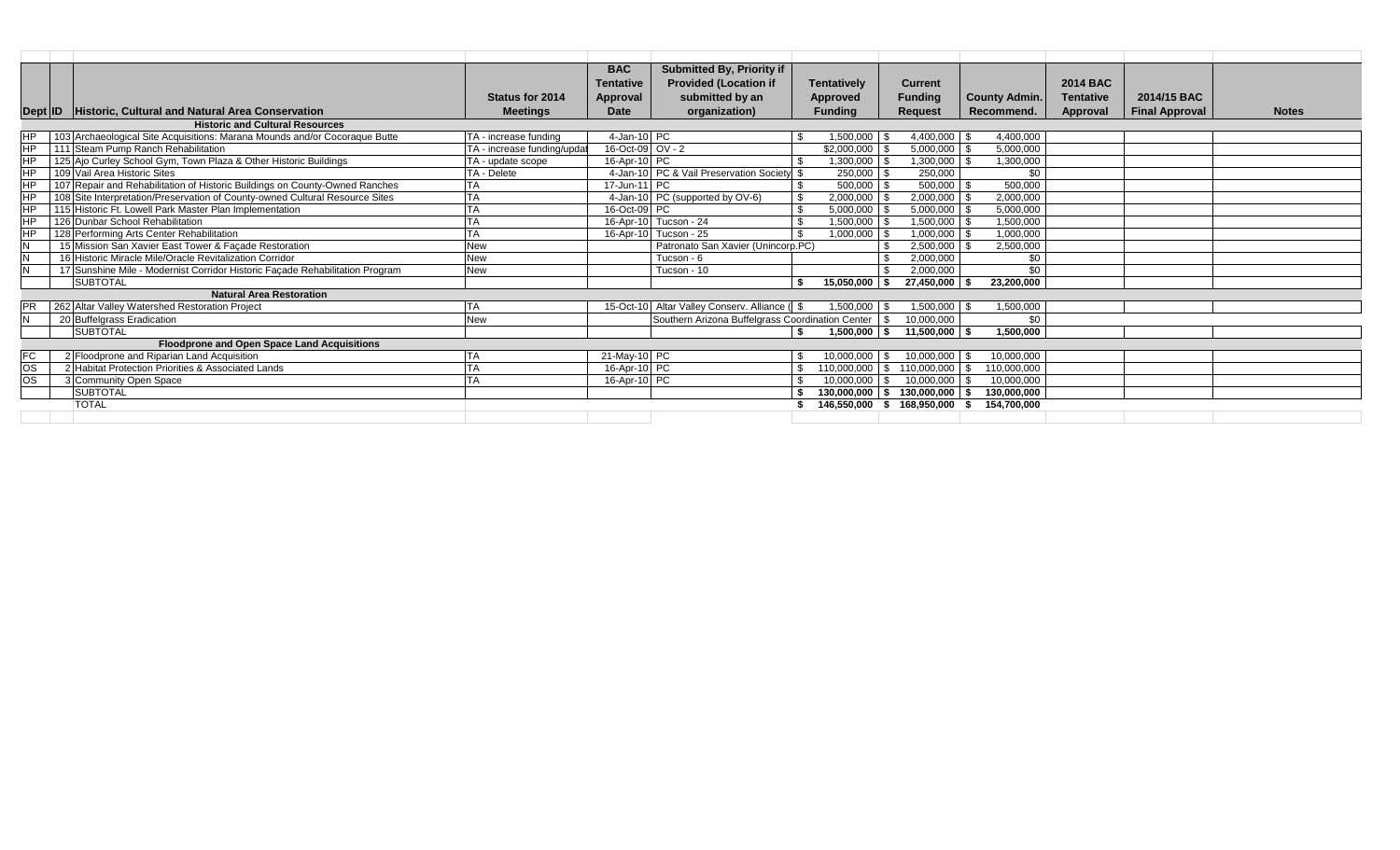|           | <b>Parks and Recreation</b>                                                     | <b>Status for 2014</b>      | <b>BAC</b><br><b>Tentative</b> | Submitted By, Priority if<br><b>Provided (Location if</b><br>submitted by an | <b>Tentatively</b><br>Approved   |                   | <b>Current</b><br><b>Funding</b> |                                    | <b>2014 BAC</b><br><b>Tentative</b> | 2014/15 BAC           |              |
|-----------|---------------------------------------------------------------------------------|-----------------------------|--------------------------------|------------------------------------------------------------------------------|----------------------------------|-------------------|----------------------------------|------------------------------------|-------------------------------------|-----------------------|--------------|
|           |                                                                                 | <b>Meetings</b>             | <b>Approval</b><br>Date        | organization)                                                                | <b>Fundina</b>                   |                   | <b>Request</b>                   | <b>County Admin.</b><br>Recommend. | Approval                            | <b>Final Approval</b> | <b>Notes</b> |
| Dept ID   | <b>City of Tucson proposals</b>                                                 |                             |                                |                                                                              |                                  |                   |                                  |                                    |                                     |                       |              |
| <b>PR</b> | 4 Udall Park Expansion (Tier 2)                                                 | TA                          |                                | 16-Oct-09 Tucson - 13                                                        | - \$                             | $4,000,000$ \$    | $4,000,000$ \$                   | 4,000,000                          |                                     |                       |              |
| <b>PR</b> | 5 Jacobs Park Recreation Center (Tier 1)                                        | <b>TA</b>                   |                                | 16-Oct-09 Tucson - 9                                                         | -S                               | $4,000,000$ \ \$  | $4,000,000$ \$                   | 4,000,000                          |                                     |                       |              |
| <b>PR</b> | 20 Reid Park Improvements (Tier 2)                                              | TA                          |                                | 16-Oct-09 Tucson - 7                                                         | -S                               | $2,000,000$ \$    | $2,000,000$ \$                   | 2,000,000                          |                                     |                       |              |
| PR        | 29 Purple Heart Park Expansion (Tier 2)                                         | <b>TA</b>                   |                                | 16-Oct-09 Tucson - 19                                                        | $\mathfrak{L}$                   | 1,500,000 \$      | $1,500,000$ \$                   | 1,500,000                          |                                     |                       |              |
| <b>PR</b> | 267 Sentinel Park - A Mountain Park Improvement Project (Tier 1)                | TA                          |                                | 16-Oct-09 Tucson - 8                                                         | \$                               | 2,500,000         | 2,500,000                        | 2,500,000                          |                                     |                       |              |
| <b>PR</b> | 34 Urban Greenways City of Tucson (Tier 3)                                      | <b>TA</b>                   |                                | 19-Nov-10 Tucson - 3                                                         | 15,000,000<br>$\mathbf{\hat{s}}$ |                   | \$15,000,000                     | \$0                                |                                     |                       |              |
| <b>PR</b> | 19 Freedom Center Expansion and Pool Improvements (Tier 2)                      | TA - increase funding/updat |                                | 16-Oct-09 Tucson - 20                                                        | \$2,000,000                      |                   | $2,500,000$ \$                   | 2,500,000                          |                                     |                       |              |
| <b>PR</b> | 28 Lincoln Park Improvements (Tier 3)                                           | TA - update scope           |                                | 16-Oct-09 Tucson - 21                                                        | - \$                             | 1,500,000         | $1,500,000$ \$                   | 1,500,000                          |                                     |                       |              |
| <b>PR</b> | 35 City of Tucson Sports Fields & Lighting/Regional (Tier 3)                    | TA - increase funding & sco |                                | 15-Oct-10 Tucson - 1                                                         | . ድ                              | $10.000.000$ \ \$ | 17,615,000                       | 20.000.000                         |                                     |                       |              |
| <b>PR</b> | 201 Oury Pool Renovations (Tier 2)                                              | TA - increase funding       |                                | 21-May-10 Tucson - 23                                                        |                                  | $$620,000$ \$     | 1,500,000                        | 1,500,000                          |                                     |                       |              |
| <b>PR</b> | 220 Adaptive Recreation Center Expansion (Tier 2)                               | TA - update scope           |                                | 15-Oct-10 Tucson - 5                                                         | $\mathbf{\hat{s}}$               | $12,000,000$ \ \$ | 12,000,000                       | 12,000,000<br>l \$                 |                                     |                       |              |
| <b>PR</b> | 14 Silverlake Park Expansion                                                    | Resubmittal                 |                                | Tucson - 16                                                                  |                                  |                   | 2,300,000<br>\$                  | \$0                                |                                     |                       |              |
| PR        | 46 Kennedy Park Improvements and Expansion (Tier 1)                             | Resubmittal                 |                                | Tucson - 11                                                                  |                                  |                   | 2,500,000<br>\$.                 | $\overline{50}$                    |                                     |                       |              |
|           | Murrieta Park Improvements                                                      | New                         |                                | Tucson - 12                                                                  |                                  |                   | $\mathfrak{L}$<br>5,000,000      | \$5,000,000                        |                                     |                       |              |
| <b>PR</b> | 44 Oury Park Festival Area                                                      | Resubmittal                 |                                | Tucson - 22                                                                  |                                  |                   | $\mathbb{S}$<br>1.500.000        | \$0                                |                                     |                       |              |
|           | <b>SUBTOTAL</b>                                                                 |                             |                                |                                                                              | -\$                              | 55,120,000 \$     | 75,415,000 \$                    | 56,500,000                         |                                     |                       |              |
|           | <b>Town of Marana proposals</b>                                                 |                             |                                |                                                                              |                                  |                   |                                  |                                    |                                     |                       |              |
| <b>PR</b> | 213 Marana Cultural and Heritage Park - Recreational Facilities                 | Resubmittal                 |                                | Marana - 2                                                                   |                                  |                   | 17,800,000<br><b>S</b>           | \$8,900,000                        |                                     |                       |              |
| <b>FC</b> | 8 Barnett Linear Park and Flood Control Channel                                 | Resubmittal                 |                                | Marana - 3                                                                   |                                  |                   | 6,000,000<br>$\mathbf{R}$        | \$0                                |                                     |                       |              |
|           | <b>SUBTOTAL</b>                                                                 |                             |                                |                                                                              |                                  | $$0 \quad $$      | 23,800,000                       | \$8,900,000                        |                                     |                       |              |
|           | <b>Pima County proposals</b>                                                    |                             |                                |                                                                              |                                  |                   |                                  |                                    |                                     |                       |              |
| <b>PR</b> | 77 Shooting Sports Program Site Improvements (Tier 2)                           | <b>TA</b>                   | 16-Oct-09 PC                   |                                                                              |                                  | $3,000,000$ \$    | $3,000,000$ \$                   | 3,000,000                          |                                     |                       |              |
| <b>PR</b> | 103 Rillito Race Track Conversion (Tier 1)                                      | <b>TA</b>                   | 18-Dec-09 PC                   |                                                                              | \$                               | 14,000,000 \$     | $14,000,000$ \$                  | 14,000,000                         |                                     |                       |              |
| PR        | 109 Flowing Wells Park Skateboard Park and Improvements (Tier 1)                | TA                          | 16-Oct-09 PC                   |                                                                              | $\mathfrak{L}$                   | 1,600,000         | 1,600,000                        | 1.600.000                          |                                     |                       |              |
| <b>PR</b> | 115 Ted Walker Park Sporting Dog Training Site (Tier 1)                         | TA                          | 16-Oct-09 PC                   |                                                                              | $\mathfrak{L}$                   | 2.500.000         | $2,500,000$ \$<br>$\mathbf{R}$   | 2,500,000                          |                                     |                       |              |
| <b>PR</b> | 237 Flowing Wells District Park Expansion (Tier 2)                              | <b>TA</b>                   | 16-Oct-09 PC                   |                                                                              | \$                               | $1,200,000$ \ \$  | $1,200,000$ \ \$                 | 1,200,000                          |                                     |                       |              |
| PR        | 273 Kory Laos Freestyle Memorial BMX Park (Tier 3)                              | TA                          | 16-Oct-09 PC                   |                                                                              |                                  | 1,300,000         | $1,300,000$ \ \$<br>IS.          | 1,300,000                          |                                     |                       |              |
| <b>PR</b> | 138 Benson Highway Park Development & Land Acquisition (Tier 1)                 | <b>TA</b>                   | 18-Dec-09 PC                   |                                                                              | -S                               | 5,400,000         | 5,400,000                        | 5,400,000                          |                                     |                       |              |
| PR        | 13 Esmond Station Regional Park (Tier 2)                                        | TA - increase funding & sco | 18-Dec-09 PC                   |                                                                              | \$2,400,000                      |                   | 6,800,000                        | 6.800.000                          |                                     |                       |              |
| <b>PR</b> | 137 Canoa Preserve Park (formally BAJA Seniors Sports Complex) (Tier 1)         | TA - decrease funding       |                                | 16-Apr-10 PC and Baja Sports                                                 | \$4,000,000                      |                   | $3,500,000$ \$                   | 3,500,000                          |                                     |                       |              |
| PR        | 140 Willie Blake Park (formally Ajo Detention Basin Park) (Tier 1)              | TA - decrease funding & sc  | 17-Jun-11 PC                   |                                                                              |                                  | \$2,200,000       | $350,000$ \$                     | 350,000                            |                                     |                       |              |
| <b>PR</b> | 280 School District Partnerships (replace with Flowing Wells High School)       | TA - reduce funding & scop  |                                | 17-Jun-11 PC & School District                                               | 15,000,000<br>\$                 |                   | $$1,500,000$ \ \$                | 1,500,000                          |                                     |                       |              |
| <b>PR</b> | 110 George Mehl Family Foothills Park (Tier 1)                                  | TA - reduce scope & fundin  | 16-Oct-09 PC                   |                                                                              | $\mathfrak{L}$                   | $4,000,000$ \$    | $2,500,000$ \$                   | 2,500,000                          |                                     |                       |              |
| <b>PR</b> | 86 Lawrence Community Center and Swimming Pool (Tier 1)                         | TA - combo with PR116       | 16-Oct-09 PC                   |                                                                              | -S                               | $6,500,000$ \$    | $6,500,000$ \$                   | 6,500,000                          |                                     |                       |              |
| PR        | 116 Lawrence Park Improvements (Tier 1)                                         | TA - combo with PR86        | 18-Dec-09 PC                   |                                                                              | -S                               | 3,000,000         | $3,000,000$ \$                   | 3.000.000                          |                                     |                       |              |
| PR        | 277 Pima County Softball Tournament and Recreation Park at Sports Park (Tier 1) | TA - scope change           | 16-Apr-10 PC                   |                                                                              | -S                               | 5,000,000         | $5,000,000$ \$                   | 5,000,000                          |                                     |                       |              |
| <b>PR</b> | 96 Model Airplane Parks (Tier 3)                                                | TA                          | 16-Oct-09 PC                   |                                                                              | -S                               | 1,500,000         | $1,500,000$ \$                   | 1,500,000                          |                                     |                       |              |
| <b>PR</b> | 278 River Park Acquisitions and Development Countywide                          | TA - update scope           | 15-Oct-10 PC                   |                                                                              | 20,000,000<br>- \$               |                   | 20,000,000<br>-SG                | 20,000,000<br>∣\$.                 |                                     |                       |              |
| <b>PR</b> | 281 Public Natural Park Trailheads                                              | TA update scope /increase   | 15-Oct-10 PC                   |                                                                              | - \$                             | 2,000,000         | 3,500,000<br>. \$                | 3,500,000                          |                                     |                       |              |
|           | Kino Sports Complex Repurposing and Expansion                                   | <b>New</b>                  |                                | PC                                                                           |                                  |                   | $3.900.000$ \ \$<br>\$           | 3.900.000                          |                                     |                       |              |
|           | County-wide Splash Pad Program                                                  | New                         |                                | PC                                                                           |                                  |                   | \$<br>$3,500,000$ \$             | 3,500,000                          |                                     |                       |              |
|           | 36th Street Natural Resource Park                                               | New                         |                                | PC                                                                           |                                  |                   | 480,000 \$<br>\$                 | 480,000                            |                                     |                       |              |
|           | Agua Caliente Park Pond Restoration                                             | New                         |                                | PC                                                                           |                                  |                   | $1,000,000$ \$<br>\$             | 1,000,000                          |                                     |                       |              |
|           | Pima Prickly Park                                                               | New                         |                                | PC                                                                           |                                  |                   | 500.000                          | 500.000                            |                                     |                       |              |
|           | <b>CAP Trail Program</b>                                                        | New                         |                                | <b>PC</b>                                                                    |                                  |                   | 12.000.000 \$<br>\$              | 12.000.000                         |                                     |                       |              |
|           | <b>SUBTOTAL</b>                                                                 |                             |                                |                                                                              | -\$                              |                   | $94.600.000$ \$ 104.530.000 \$   | 104.530.000                        |                                     |                       |              |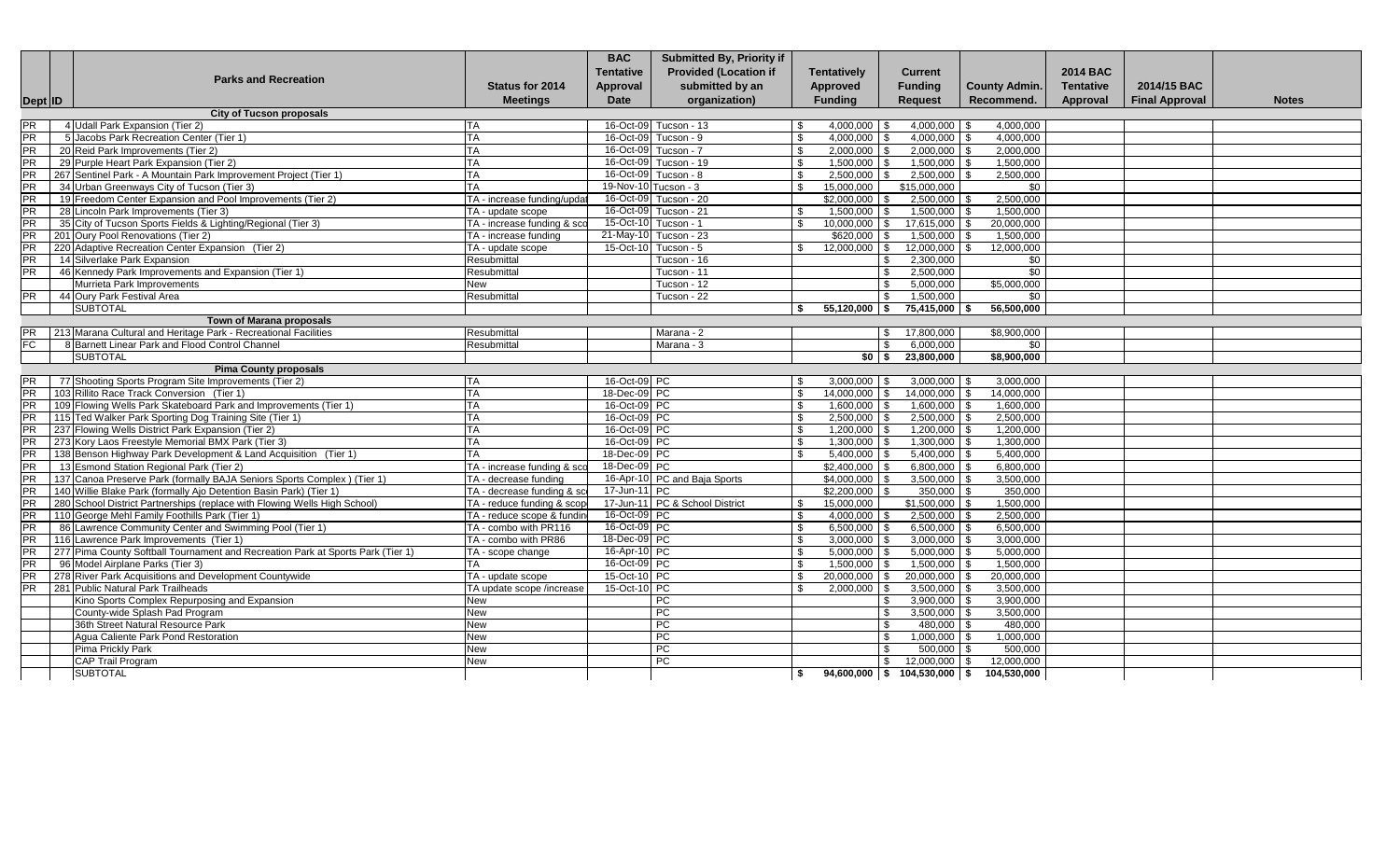|           | Town of Sahuarita proposals                                                              |                             |                  |                                            |                                                 |               |                              |                      |                  |                       |              |
|-----------|------------------------------------------------------------------------------------------|-----------------------------|------------------|--------------------------------------------|-------------------------------------------------|---------------|------------------------------|----------------------|------------------|-----------------------|--------------|
|           | 181 Sahuarita Pool and Recreation Complex / YMCA (Tier 1)                                | TA - increase funding       |                  | 16-Apr-10 Sahuarita - 1                    | \$12,652,000                                    |               | 15,880,500 \$                | 15.000.000           |                  |                       |              |
|           | North Santa Cruz Park - Phase II                                                         | New                         |                  | Sahuarita - 3                              |                                                 | \$.           | 3,000,000                    | $\overline{50}$      |                  |                       |              |
|           | Quail Creek - Veterans Municipal Park Phase II                                           | <b>New</b>                  |                  | Sahuarita - 2                              |                                                 | \$            | 3.900.000                    | \$0                  |                  |                       |              |
|           | <b>SUBTOTAL</b>                                                                          |                             |                  |                                            | $$12,652,000$ \$                                |               | 22,780,500 \$                | 15.000.000           |                  |                       |              |
|           | Town of Oro Valley proposals                                                             |                             |                  |                                            |                                                 |               |                              |                      |                  |                       |              |
| <b>PR</b> | 217 James D. Kriegh Park Upgrades (Tier 1)                                               | TA - increase funding/updat | 16-Oct-09 OV - 1 |                                            | $$1,000,000$ \ \$                               |               | $3,000,000$ \$               | 3,000,000            |                  |                       |              |
| <b>PR</b> | 218 Naranja Park Improvements                                                            | Resubmittal                 |                  | $OV - 3$                                   |                                                 | £.            | 9.000.000                    | 10.000.000           |                  |                       |              |
|           | <b>Riverfront Park Softball Fields</b>                                                   | <b>New</b>                  |                  | $OV-?$                                     |                                                 | £.            | $1,000,000$ \$               | 1,000,000            |                  |                       |              |
|           | <b>SUBTOTAL</b>                                                                          |                             |                  |                                            | $1.000.000$ S<br>\$                             |               | $13.000.000$ \ \$            | 14.000.000           |                  |                       |              |
|           | <b>City of South Tucson proposals</b>                                                    |                             |                  |                                            |                                                 |               |                              |                      |                  |                       |              |
| <b>PR</b> | 226 JVYC/Ochoa Gym (Tier 1)                                                              | <b>ITA</b>                  |                  | 16-Oct-09 S.Tucson - 5                     | $1,000,000$ \$                                  |               | 1,000,000                    | \$0                  |                  |                       |              |
|           | El Paso Southwestern Greenway Construction (S. Tucson portion)                           | <b>New</b>                  |                  | S. Tucson - 3                              |                                                 | \$            | $1,500,000$ \$               | 1,500,000            |                  |                       |              |
|           | <b>SUBTOTAL</b>                                                                          |                             |                  |                                            | $1,000,000$ \$                                  |               | $2,500,000$ \$               | 1,500,000            |                  |                       |              |
|           | Pascua Yaqui Tribe proposals                                                             |                             |                  |                                            |                                                 |               |                              |                      |                  |                       |              |
|           | PR 228 Lawrence Hiaki Pathway (Tier 1)                                                   | <b>TA</b>                   |                  | 15-Oct-10 Pascua Yaqui                     | $500,000$ \$<br>- \$                            |               | $500,000$ \$                 | 500,000              |                  |                       |              |
|           | <b>Other Organization proposals</b>                                                      |                             |                  |                                            |                                                 |               |                              |                      |                  |                       |              |
|           | 231 Arizona Velodrome Center - Kino Campus (Tier 3)                                      | <b>TA</b>                   |                  | 19-Nov-10 Perimeter Bicycling (Tucson)     | $5,000,000$ \$<br>$\overline{\phantom{a}}$      |               | 5,000,000                    | \$0                  |                  |                       |              |
|           | 92 Ajo Community Golf Course Improvements                                                | <b>TA</b>                   |                  | 19-Mar-10 Ajo Golf Course (Unincorp.PC) \$ | 320,000 \$                                      |               | $320,000$ \$                 | 320.000              |                  |                       |              |
|           | First Tee of Tucson Youth Golf & Life Skills Center at Crooked Tree Golf Course          | <b>New</b>                  |                  | Tucson Conquistadores (Unincorp.PC)        |                                                 | \$            | 800,000 \$                   | 800,000              |                  |                       |              |
|           | <b>SUBTOTAL</b>                                                                          |                             |                  |                                            | $5,320,000$ \$<br>\$                            |               | $6.120.000$ \ \$             | 1.120.000            |                  |                       |              |
|           | <b>TOTAL</b>                                                                             |                             |                  |                                            | $$ 170,192,000 \;   \; $ 248,145,500 \;   \; $$ |               |                              | 202,050,000          |                  |                       |              |
|           |                                                                                          |                             |                  |                                            |                                                 |               |                              |                      |                  |                       |              |
|           |                                                                                          |                             | <b>BAC</b>       | <b>Submitted By, Priority if</b>           |                                                 |               |                              |                      |                  |                       |              |
|           |                                                                                          |                             |                  |                                            |                                                 |               |                              |                      |                  |                       |              |
|           |                                                                                          |                             |                  |                                            |                                                 |               |                              |                      |                  |                       |              |
|           | Neighborhood Reinvestment, Affordable Housing, Public Health, Justice &                  |                             | <b>Tentative</b> | <b>Provided (Location if</b>               | <b>Tentatively</b>                              |               | <b>Current</b>               |                      | <b>2014 BAC</b>  |                       |              |
|           | <b>Law Enforcement</b>                                                                   | <b>Status for 2014</b>      | <b>Approval</b>  | submitted by an                            | Approved                                        |               | <b>Funding</b>               | <b>County Admin.</b> | <b>Tentative</b> | 2014/15 BAC           |              |
| Dept ID   |                                                                                          | <b>Meetings</b>             | <b>Date</b>      | organization)                              | <b>Funding</b>                                  |               | Request*                     | Recommend.           | Approval         | <b>Final Approval</b> | <b>Notes</b> |
|           | Neighborhood Reinvestment & Affordable Housing                                           |                             |                  |                                            |                                                 |               |                              |                      |                  |                       |              |
| CD        | 1 Affordable Housing Program                                                             | TA - decrease funding       | 4-Jan-10 PC      |                                            | 30,000,000                                      | \$            | 30,000,000                   | 15,000,000<br>£.     |                  |                       |              |
| CD        | 2 Neighborhood Reinvestment Program                                                      | TA - decrease funding       | 4-Jan-10 PC      |                                            | 30,000,000                                      |               | 30,000,000                   | 20,000,000           |                  |                       |              |
| CD        | 4 Marana Affordable Housing Land Acquisition, Entitlement & Improvement                  | Resubmittal                 |                  | Marana - 5                                 |                                                 |               | 1,500,000                    | \$0                  |                  |                       |              |
| CD        | 5 Marana Neighborhood Reinvestment Housing Stock Retention                               | Resubmittal                 |                  | Marana - 6                                 |                                                 |               | 1,000,000                    | $\overline{50}$      |                  |                       |              |
|           | Pedestrian Safety and Walkability Improvements                                           | New                         |                  | Living Streets Alliance (TBD)              |                                                 | \$            | 25,000,000                   | $\overline{50}$      |                  |                       |              |
|           | South 12th Avenue Cultural and Culinary Corridor                                         | <b>New</b>                  |                  | Tucson - 4                                 |                                                 | \$            | 3.178.500                    | $\overline{50}$      |                  |                       |              |
|           | <b>SUBTOTAL</b>                                                                          |                             |                  |                                            | 60,000,000 \$                                   |               | 90,678,500                   | 35,000,000<br>l Si   |                  |                       |              |
|           | Health                                                                                   |                             |                  |                                            |                                                 |               |                              |                      |                  |                       |              |
| <b>FM</b> | 97 Pima Co. North Clinic Relocation & Expansion (formally Theresa Lee Clinic Relocation) | TA - scope change           | 19-Mar-10 PC     |                                            | 4,000,000<br>-96                                | - \$          | 4,000,000                    | 4,000,000            |                  |                       |              |
| <b>FM</b> | 84 Marana Health Center Expansion                                                        | TA - scope change           |                  | 19-Mar-10 MHC (Marana)                     | 3.000.000                                       |               | 3.000.000                    | \$0                  |                  |                       |              |
|           | Pima County Forensic Science Center Expansion & Remodel                                  | New                         |                  | PC.                                        |                                                 |               | 20,000,000                   | 20,000,000           |                  |                       |              |
|           | <b>SUBTOTAL</b>                                                                          |                             |                  |                                            | $7,000,000$ \$                                  |               | $27,000,000$ \$              | 24.000.000           |                  |                       |              |
|           | <b>Justice &amp; Law Enforcement Facilities</b>                                          |                             |                  |                                            |                                                 |               |                              |                      |                  |                       |              |
| <b>FM</b> | 99 Drexel Heights Sheriff District Station                                               | Resubmittal                 |                  | PC                                         |                                                 |               | 2,200,000                    | 2,200,000            |                  |                       |              |
|           | North Central Sheriff's Substation                                                       | <b>New</b>                  |                  | PC                                         |                                                 | $\mathcal{L}$ | $3,100,000$ \$               | 3,100,000            |                  |                       |              |
|           | <b>Green Valley Courthouse Expansion</b>                                                 | <b>New</b>                  |                  | PC                                         |                                                 |               | $500,000$ \$                 | 500.000              |                  |                       |              |
|           | <b>SUBTOTAL</b>                                                                          |                             |                  |                                            |                                                 | Ŝ.            | 5,800,000                    | 5,800,000            |                  |                       |              |
|           | <b>TOTAL</b>                                                                             |                             |                  |                                            | \$                                              |               | 67,000,000 \$ 123,478,500 \$ | 64.800.000           |                  |                       |              |